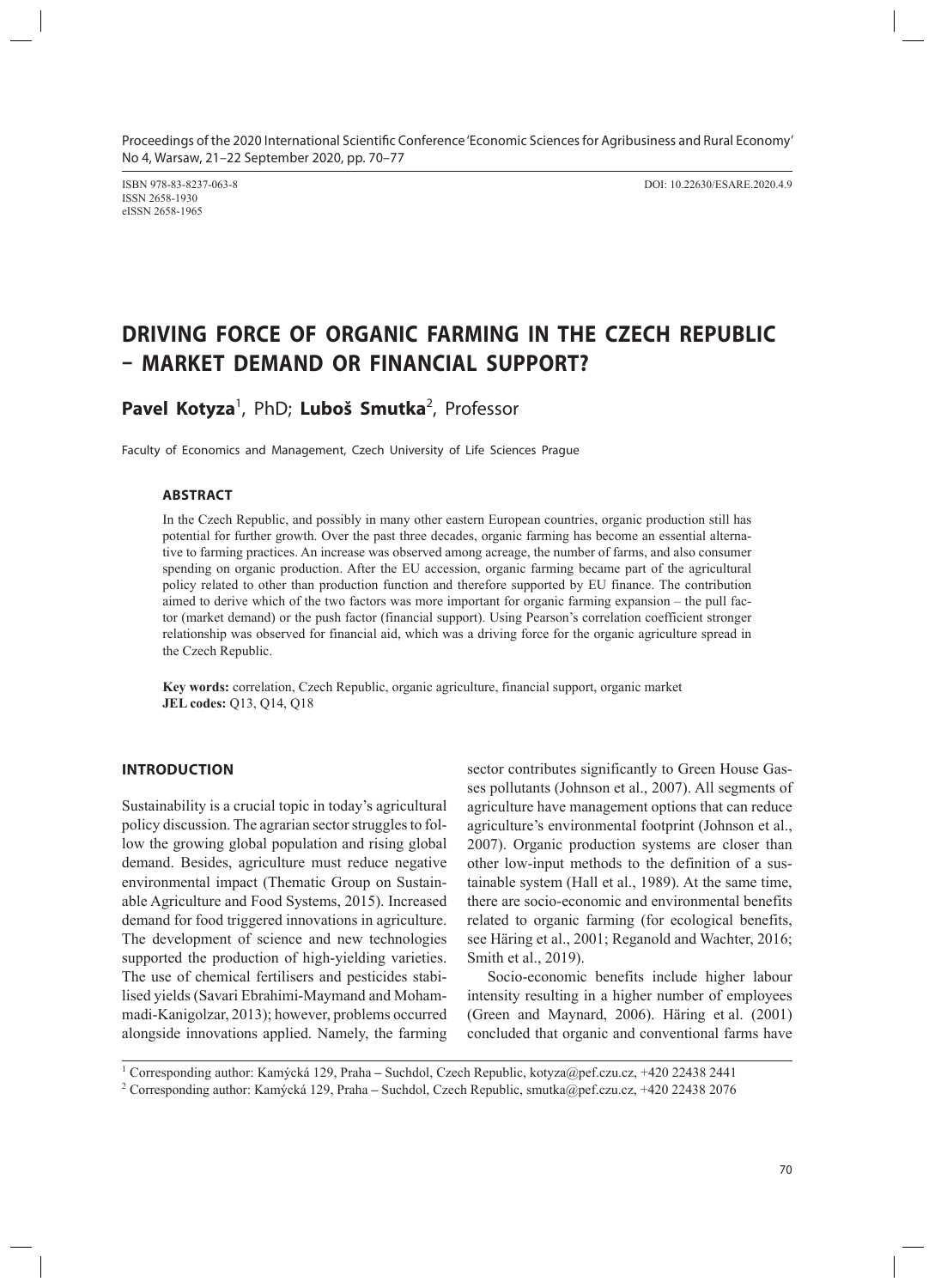comparable income. Vlašicová and Náglová (2015) concluded that organic winemaking enterprises have higher profitability and higher solvency. On the contrary, according to Offermann and Nieberg (2010), profitability per hectare is generally lower on organic farms and material, energy, fertilisers, and pesticides costs (Mäder et al., 2002). Charges related to wages and salaries are higher in organic farms (Offermann and Nieberg, 2010; Aulová and Frýdlová, 2012).

In the European Union, about 10 million farms are employing more than 22 million people. In the countryside, many more jobs are linked to farming in upstream and downstream sectors. Farming specifics and expectations to produce public goods contributed to the specially designed policy targeted on the multifunctionality of agriculture, implementing the number of Community objectives beyond the traditional concept of agriculture related to food production (Weiss and Bitkowska, 2014).

The European Union supports organic farming as part of its environmentally oriented agricultural policy. The EU allows farms to make their own decision on transformation related to organic agriculture. Total acreage under organic practices has constantly been growing over the last three decades (Willer and Lernoud, 2015; Willer et al., 2020). In 2018, organic agriculture was represented by about 330 thousand producers and covered 7.7% of total EU farmland. Total EU organic sales exceeded 37 billion EUR in 2018. The average spending of the EU consumer for organic products was counted to be about 76 EUR, compared to 43.8 EUR in 2013. The EU accounted for about 37% of the global organic food and drink market (Willer et al., 2020).

The main aim of the paper is to clarify which of the two factors is more critical for farms' transformation to organic production. The two factors targeted are (i) the push factor – financial support; and (ii) the pull factor – market demand.

### **MATERIALS AND METHODS**

The article uses secondary data available related to organic farming. Most of the data were sourced from the Czech Ministry of Agriculture, Eurostat, and European Commission and reports of the Research

Institute of Organic Agriculture (FiBL). Time series are related to data availability. The strength of factors affecting farmers' motivation to start with organic farming was measured by the correlation matrix. Following data were used (i) organic acreage (1990–2018); (ii) several farms (1990–2019); (iii) special and targeted financial support provided for organic entities sourced both from national and EU sources (1998–2019); (iv) organic products consumption (2005–2019). The data were processed using Pearson's correlation coefficient ( $\alpha$  = 0.05) using the MS Excel data analyses tool. To unify time series, correlation matrix analyses used 2005–2019 data  $(df=13)$ . Unfortunately, the total volume of support (incl. supportive measures available to conventional farms as 1<sup>st</sup> pillar of CAP; Areas facing natural or specific constraints  $-$  ACN; etc.) provided to farms was not reachable.

Corporate farms were not included, as they have a particular position related to size. Average Annual Growth Rate (AAGR) was calculated as the geometric mean of individual annual growth rates. The yearly average CZK/EUR exchange rate was used, published by the Czech National Bank.

#### **RESULTS AND DISCUSSION**

First organic farms operating in the Czech Republic/Czechoslovakia were observed in 1990. Just after the Velvet Revolution (1989) and market orientation first three farms acreage under Organic farming reached 480 ha. Since then the positive development has been observed (Fig. 1). In 2018, 4 606 organic farms managed almost 540 thousand ha, i.e. 14% of utilised agricultural land. The increase of land converted into organic is highly correlated to support provided. Initial financial support measures were released between 1990 and 1992. However, the first comprehensive subsidy program helped non-productive functions being in force between 1998 and 2003. The first comprehensive support resulted in a significant increase in acreage. Between 1997 and 1998, the acreage of farmland under Organic agriculture more than tripled from 20 to 71 thousand ha. After joining the European Union in 2004, support for organic farming mainly was provided from CAP resources.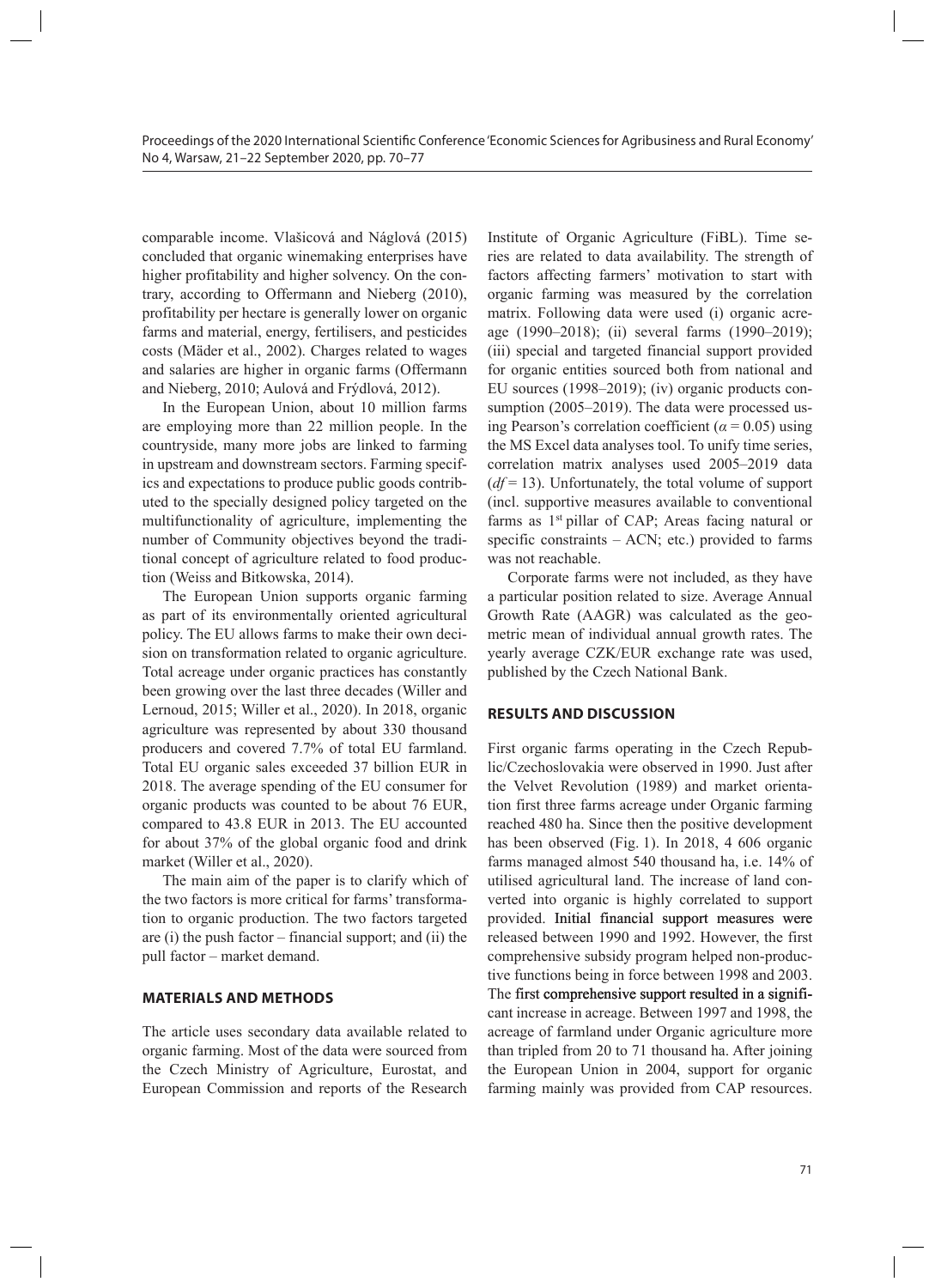Total support for organic farms increased over time. As seen in Table 1, in 1998, complete support sourced by organic farms exceeded 1 million EUR. After almost 57.3 million EUR. the EU accession, a continuous increase in farms and hart and permanent grassland h their acreage resulted in the increased value of support provided. In 2010 the total value of support exceeded 50 million EUR and since then has increased only slightly. Values expressed in Table 1 do not precisely present continuous increases, but the volatility of the farm support of almost 57.3 million EUR.

Czech currency influences presented values. In 2019, the Ministry paid out special organic farm support of almost 57.3 million EUR.

Arable land and permanent grassland have an reage resulted in the increased value of support equal share in the EU. Both land categories cover d. In 2010 the total value of support exceeded about 40% of the land used under organic producion EUR and since then has increased only tion (Willer et al., 2020). However, in the Czech . Values expressed in Table 1 do not precisely Republic (Table 2), most organically managed land continuous increases, but the volatility of the is permanent grassland representing more than 80%



**Figure 1.** Development in total of acreage, number of organic farms and share of total agricultural land Source: Ministry of Agriculture of the Czech Republic (2020). Source: Ministry of Agriculture of the Czech Republic (2020).

|                    |       |       |       |       |       | Year  |       |       |       |       |       |
|--------------------|-------|-------|-------|-------|-------|-------|-------|-------|-------|-------|-------|
| Support            | 1998  | 1999  | 2000  | 2001  | 2002  | 2003  | 2004  | 2005  | 2006  | 2007  | 2008  |
| <b>Million EUR</b> | .30   | 2.28  | 2.50  | 4.93  | 6.85  | 7.26  | 9.75  | 10.24 | 10.59 | 19.45 | 27.75 |
|                    | Year  |       |       |       |       |       |       |       |       |       |       |
| Support            | 2009  | 2010  | 2011  | 2012  | 2013  | 2014  | 2015  | 2016  | 2017  | 2018  | 2019  |
| <b>Million EUR</b> | 37.43 | 45.99 | 50.43 | 50.84 | 48.59 | 46.20 | 48.46 | 49.28 | 52.83 | 53.94 | 57.22 |

**Table 1.** Total value of targeted support to organic farms, the Czech Republic Table 1. Total value of targeted support to organic farms, the Czech Republic

Source: the authors' elaboration based on the Ministry of Agriculture of the Czech Republic (2020).

**Table 2.** Land types under organic management, the Czech Republic

| Land use            | 2005    | 2019    | 2005          | 2019  |  |
|---------------------|---------|---------|---------------|-------|--|
|                     |         | ha      | $\frac{0}{0}$ |       |  |
| Arable and crops    | 20 766  | 90 530  | 8.1           | 16.7  |  |
| Permanent grassland | 209 956 | 443 985 | 82.3          | 82.1  |  |
| Permanent crops     | 820     | 6 2 6 5 | 0.3           | 1.2   |  |
| Other               | 23 440  | 214     | 9.2           | 0.0   |  |
| Total               | 254 982 | 540 994 | 100.0         | 100.0 |  |

Source: the authors' elaboration based on the Ministry of Agriculture of the Czech Republic (2020).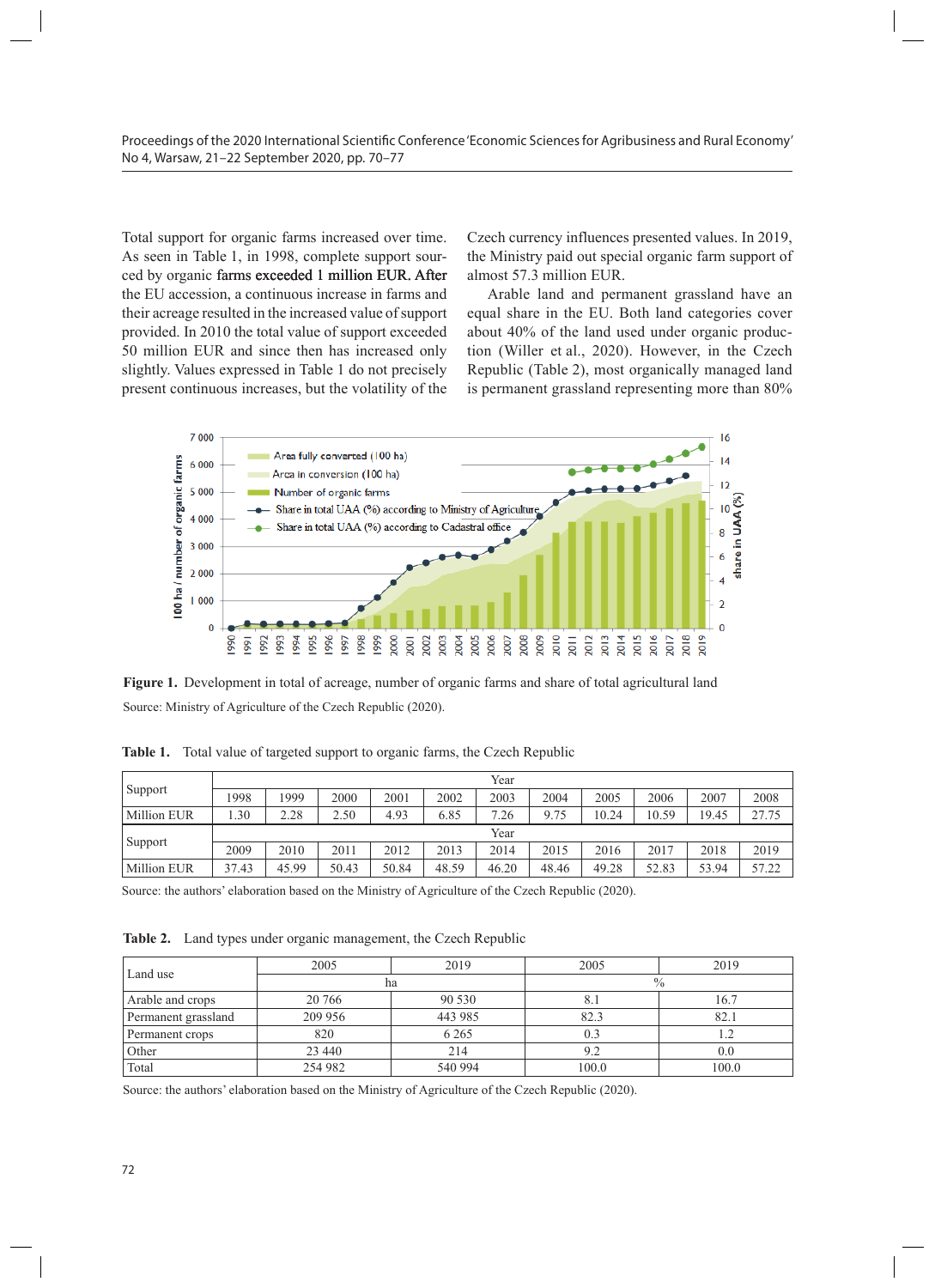of organic acreage located mainly in mountainous border regions. Other land types under organic management have low significance. A positive trend is observed among arable land as its share increases slowly. Total acreage almost quadrupled between 2013 and 2018. Distribution of land types informs about farming management – organic farms are instead focused on extensive farming practices rather than on intensive production. However, an increasing share of arable land is a positive sign for other increased intensive farming practices. The average Organic farm managed about 115 ha in 2019 while continuously decreasing. In 2005, the average organic farm was operated on about 307 ha.

The share of organic food consumption in the Czech Republic is around 1.2%. In contrast, the market in Denmark was about 13.3%, Sweden and Austria close to 9%, France, Germany and the Netherlands close to 5%. This only presents the market potential for organic value-added production. As observed in Table 3, certain commodities do not have the potential yet to be sold as organic (goat, lamb, beef, grapes, leaf vegetable, oilseed, etc.). At the same time, others are already well accepted and demanded by the consumers (eggs, cow milk, honey). Also, as presented in Table 4, there is an increasing trend in organic fruits and vegetable consumption  $(+11\%$  annually) and in bakery, confectionery and other flour products (about 15% annual increase). Also, the potential for further sales is observed in other marketing channels than supermarkets and hypermarkets. Although the market

power of large retail chains is significant, over a decade, their importance declined (Table 4). The increasing importance of organic food outlets is observed among gastronomy, independent retail, e-commerce, and direct farm-gate sales.

In 2016, 96% and in 2017 95% of organic farms were profitable. The profitability of organic farms is mainly given by available support provided by Rural Development Funds (presented in Table 5). Those are being provided to farms certified as organic and farms being in the transition period from conventional to organic farming (2 years for arable lands, three years for permanent crops like hops, vineyards, orchards). The difference in supportive values is explained mainly by labour and technical requirements related to organic agriculture. Permanent crops are supported the most, while grasslands and fallow lands are supported the least. Other supportive measures are related to project calls and target innovations, diversification of activities, supporting rural tourism, young farmers, cooperation among farmers to share machines and facilities (Table 6). In all those cases, organic farmers are given a bonus for project evaluation. This bonus increases the chances of success in the project selection process. Financed projects submitted by organic farms were granted more than 28 million EUR (about 32% of all awarded projects).

When observing the great growth history of the organic market (growing over 10% annually – Table 4) and the increase of acreage and number of farms under organic management, the question

**Table 3.** The utilisation of organic food, the Czech Republic, 2019

| Product                | Sold as organic | Product   | Sold as organic |
|------------------------|-----------------|-----------|-----------------|
|                        | $(\%)$          |           | $(\%)$          |
| Cereals                | 78              | Pears     | 68              |
| Legumes                | 71              | Grapes    | 50              |
| Potatoes               | 94              | Beef meat | 41              |
| <b>Oilseeds</b>        | 73              | Lamb      | 14              |
| Herbs                  | 61              | Goat meat | ↑               |
| Cruciferous vegetables | 35              | Pork      | 56              |
| Leaf vegetables        | 53              | Poultry   | 91              |
| Fruit vegetable        | 84              | Cow milk  | 83              |
| Root vegetables        | 99              | Eggs      | 98              |
| Apples                 | 81              | Honey     | 100             |

Source: the authors' elaboration based on the Ministry of Agriculture of the Czech Republic (2020).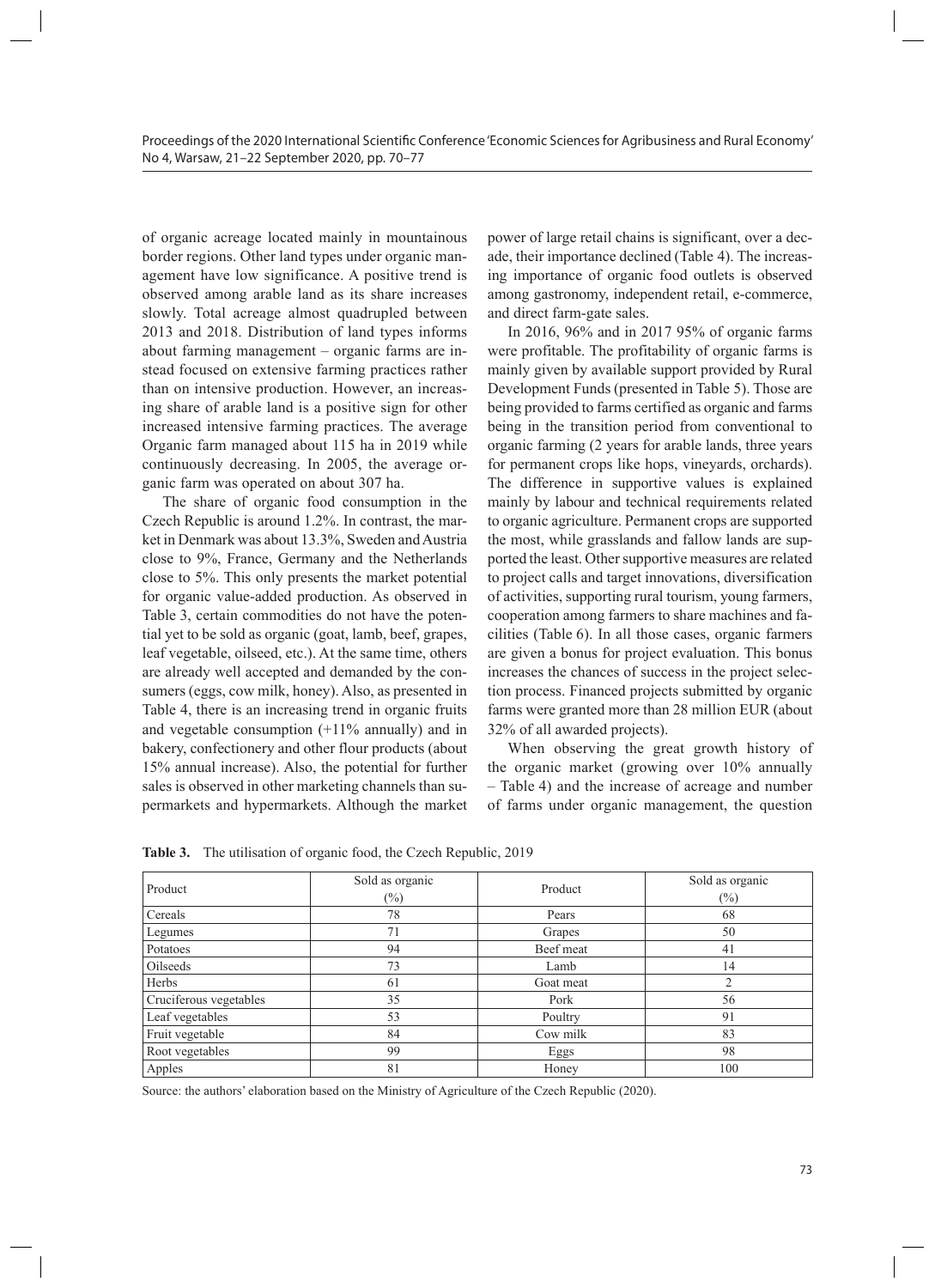| Specification                                                        | 2007-2009<br>average | 2010-2012<br>average                           | 2013  | 2014  | 2015  | 2016  | 2017  | 2018  | <b>AAGR</b><br>$(\%)$ |
|----------------------------------------------------------------------|----------------------|------------------------------------------------|-------|-------|-------|-------|-------|-------|-----------------------|
| Total turnover with organic food,<br>including exports (million EUR) | 67.7                 | 89.9                                           | 104.7 | 115.9 | 136.7 | 155.0 | 216.5 | 273.8 | 16.7                  |
| Organic food consumption in CZ<br>(million EUR)                      | 59.8                 | 67.3                                           | 75.1  | 73.4  | 82.5  | 94.3  | 126.5 | 172.8 | 12.7                  |
| Consumption per person per year<br>(EUR)                             | 5.8                  | 6.4                                            | 7.1   | 6.9   | 7.8   | 8.9   | 11.9  | 16.2  | 12.3                  |
| Share in organic food turnover                                       |                      |                                                |       |       |       |       |       |       |                       |
| Supermarkets/hypermarkets                                            | 70.2                 | 68.6                                           | 67    | 57.4  | 60.9  | 61.8  | 58    | 51.1  | $-2.5$                |
| Independent retail                                                   | 2.3                  | 1.3                                            | 1.6   | 1.7   | 4.2   | 2.9   | 3.0   | 2.1   | $-1.6$                |
| Farm gate sale, direct sale                                          | 2.4                  | 4.9                                            | 8.9   | 6.7   | 7.0   | 7.3   | 5.4   | 9.5   | 15.2                  |
| Gastronomy                                                           | 0.6                  | 0.8                                            | 1.4   | 2.9   | 3.2   | 3.4   | 3.0   | 4.7   | 22.6                  |
| e-Shops                                                              | N/A                  | N/A                                            | N/A   | 3.4   | 7.8   | 6.7   | 14.1  | 8.0   | 23.9                  |
|                                                                      |                      | Share of product category on total consumption |       |       |       |       |       |       |                       |
| Meet and meet products                                               | 7.0                  | 8.4                                            | 6.9   | 8.2   | 6.9   | 5.1   | 5.9   | 4.6   | $-2.7$                |
| Fruit and vegetable                                                  | 7.5                  | 12.7                                           | 16.1  | 13.7  | 12.6  | 21.3  | 22.5  | 17.3  | 11.2                  |
| Milk and dairy products                                              | 21.4                 | 21.5                                           | 18.2  | 22.0  | 20.0  | 23.0  | 17.5  | 20    | $-0.4$                |
| Mill and starch products                                             | 6.1                  | 9.5                                            | 11.7  | 8.2   | 7.5   | 4.8   | 4.9   | 2.5   | $-7.7$                |
| Bakery, confectionery<br>and other dairy products                    | 4.9                  | 9.0                                            | 9.2   | 9.4   | 7.3   | 6.2   | 5.9   | 7.6   | 15.2                  |
| Other processed foods                                                | 43.7                 | 34.1                                           | 33    | 33    | 37.1  | 33.2  | 36.4  | 41.4  | $-1.6$                |

|  | <b>Table 4.</b> Organic food – indicators (2007–2018), the Czech Republic |  |  |
|--|---------------------------------------------------------------------------|--|--|
|--|---------------------------------------------------------------------------|--|--|

\*Growth rate of e-commerce measured between 2014 and 2017.

Source: the authors' elaboration based on the Ministry of Agriculture of the Czech Republic (2020).

|  |  |  |  | Table 5. Supporting organic farming, per hectare values, the Czech Republic, 2019 |
|--|--|--|--|-----------------------------------------------------------------------------------|
|--|--|--|--|-----------------------------------------------------------------------------------|

| Commodity type                                                                       |                     | Transitional period<br>(EUR/ha) | Organic farming<br>(EUR/ha) | 2014  |
|--------------------------------------------------------------------------------------|---------------------|---------------------------------|-----------------------------|-------|
| Permanent grassland                                                                  |                     | 84                              | 83                          | 71/89 |
|                                                                                      | Vegetables or herbs | 536                             | 466                         | 564   |
|                                                                                      | Strawberry          | 669                             | 583                         | X     |
|                                                                                      | Grass for seed      | 265                             | 180                         | X     |
| Arable land                                                                          | Other crops         | 245                             | 180                         | 155   |
|                                                                                      | Grassland           | 79                              | 69                          | X     |
|                                                                                      | Fallow land         | 34                              | 29                          | X     |
|                                                                                      | Orchard – intensive | 825                             | 779                         | 849   |
|                                                                                      | $Orchard - other$   | 419                             | 417                         | 510   |
| Permanent crops                                                                      | Vineyard            | 900                             | 845                         | 849   |
|                                                                                      | Hops                | 900                             | 845                         | 849   |
| Another permanent culture with an ecologically<br>significant element of landscaping |                     | 165                             | 165                         | X     |

Source: the authors' elaboration based on the Ministry of Agriculture of the Czech Republic (2020).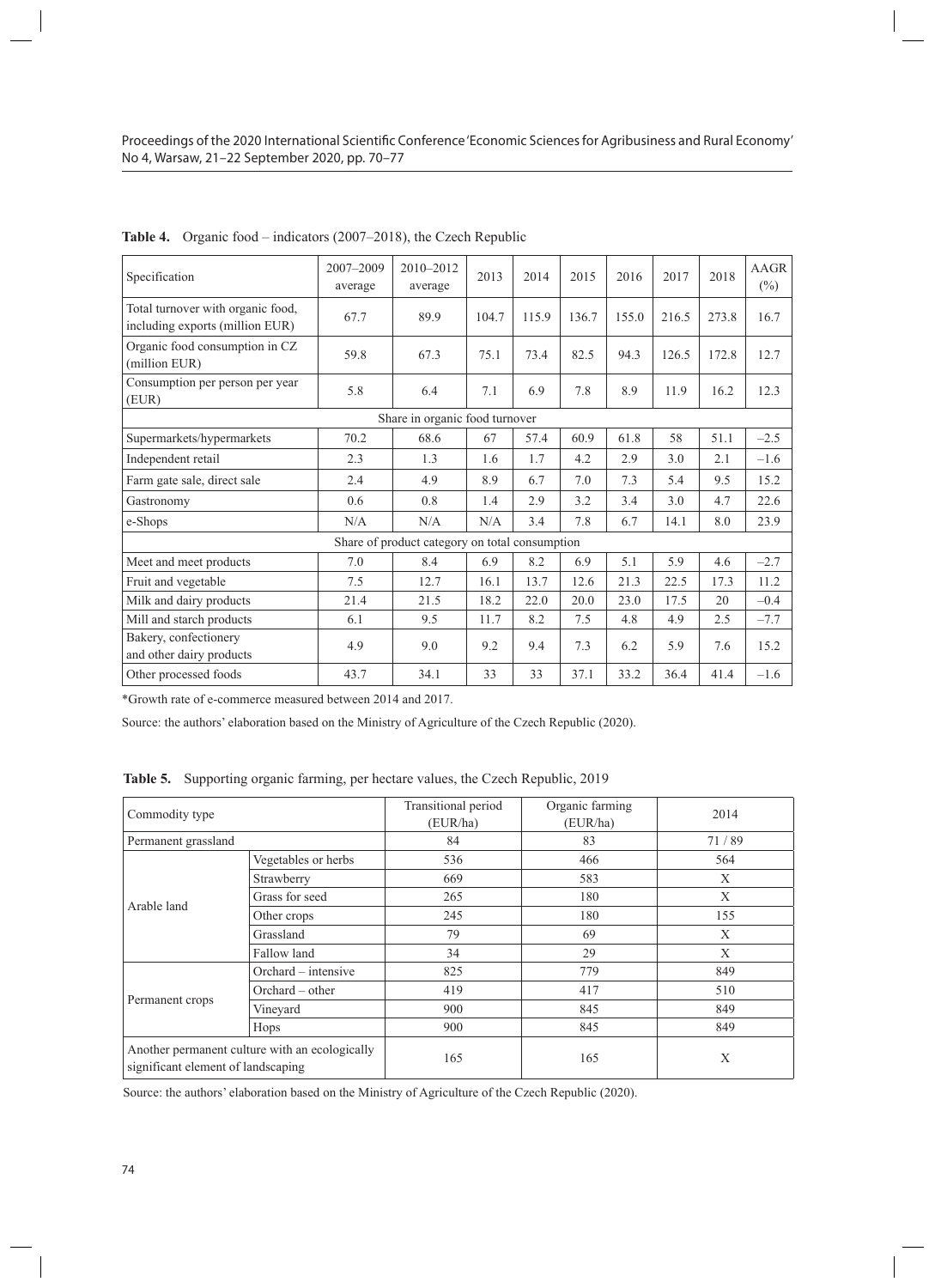| Specification                                                                               | Number<br>of projects | Support<br>(million EUR) |
|---------------------------------------------------------------------------------------------|-----------------------|--------------------------|
| Investment in agricultural holdings                                                         | 568                   | 14.63                    |
| Processing and marketing of agricultural products                                           | 61                    | 2.57                     |
| Aid for setting up of young farmers                                                         | 100                   | 4.68                     |
| Investments in non-agricultural activities                                                  | 49                    | 2.42                     |
| Support for rural tourism                                                                   | 27                    | 2.68                     |
| Cooperation for development of new products, processes and technologies                     |                       | 0.98                     |
| Cooperation among small operators in organising joint work processes and sharing facilities | 4                     | 0.54                     |
| Total                                                                                       | 810                   | 28.48                    |

**Table 6.** Additional project support provided, the Czech Republic, 2018

Source: the authors' elaboration based on the Ministry of Agriculture of the Czech Republic (2019).

| Year | Support<br>(million EUR) | Consumption<br>(million EUR) | Number of farm | Acreage<br>(ha) |
|------|--------------------------|------------------------------|----------------|-----------------|
| 2005 | 10.24                    | 17.1                         | 829            | 254 982         |
| 2006 | 10.59                    | 26.8                         | 963            | 281 535         |
| 2007 | 19.45                    | 46.5                         | 1 3 1 8        | 312 890         |
| 2008 | 27.75                    | 72.2                         | 1946           | 341 632         |
| 2009 | 37.43                    | 60.9                         | 2689           | 398 407         |
| 2010 | 45.99                    | 63.3                         | 3 5 1 7        | 448 202         |
| 2011 | 50.43                    | 67.9                         | 3 9 2 0        | 482 927         |
| 2012 | 50.84                    | 70.8                         | 3 9 2 3        | 488 483         |
| 2013 | 48.59                    | 75.1                         | 3 9 2 6        | 493 896         |
| 2014 | 46.2                     | 73.4                         | 3885           | 493 971         |
| 2015 | 48.46                    | 82.5                         | 4 1 1 5        | 494 661         |
| 2016 | 49.28                    | 94.3                         | 4 2 4 3        | 506 070         |
| 2017 | 52.83                    | 126.5                        | 4 3 9 9        | 520 032         |
| 2018 | 53.94                    | 172.8                        | 4 6 0 6        | 538 223         |
| 2019 | 57.22                    | $200*$                       | 4690           | 540 993         |

**Table 7.** Data input for the correlation analyses, the Czech Republic

\*Own estimations.

Source: the authors' elaboration based on the Ministry of Agriculture of the Czech Republic (2020).

remains – was the market demand driving a transformation of farms from conventional farming to organic? A combination of information from Tables 3 and 4 provides a partial answer. As mentioned above, organic agriculture is extensive, employing a lot of pastures for grazing livestock (cattle, sheep, goat) production. However, produced meat is not sold afterward as organic. Only 41%, 14%, and 2% of beef, lamb, and goat meat produced were sold

as organic in 2019. A better situation is observed among intensive crops.

The processed correlation analyses support that financial support was a more important driving force for organic expansion than increasing demand (Tables 7 and 8). Although time series was not as long as desired, the push factor (supportive financial measure available) had a higher impact on the growth of farms number  $(r = 0.989)$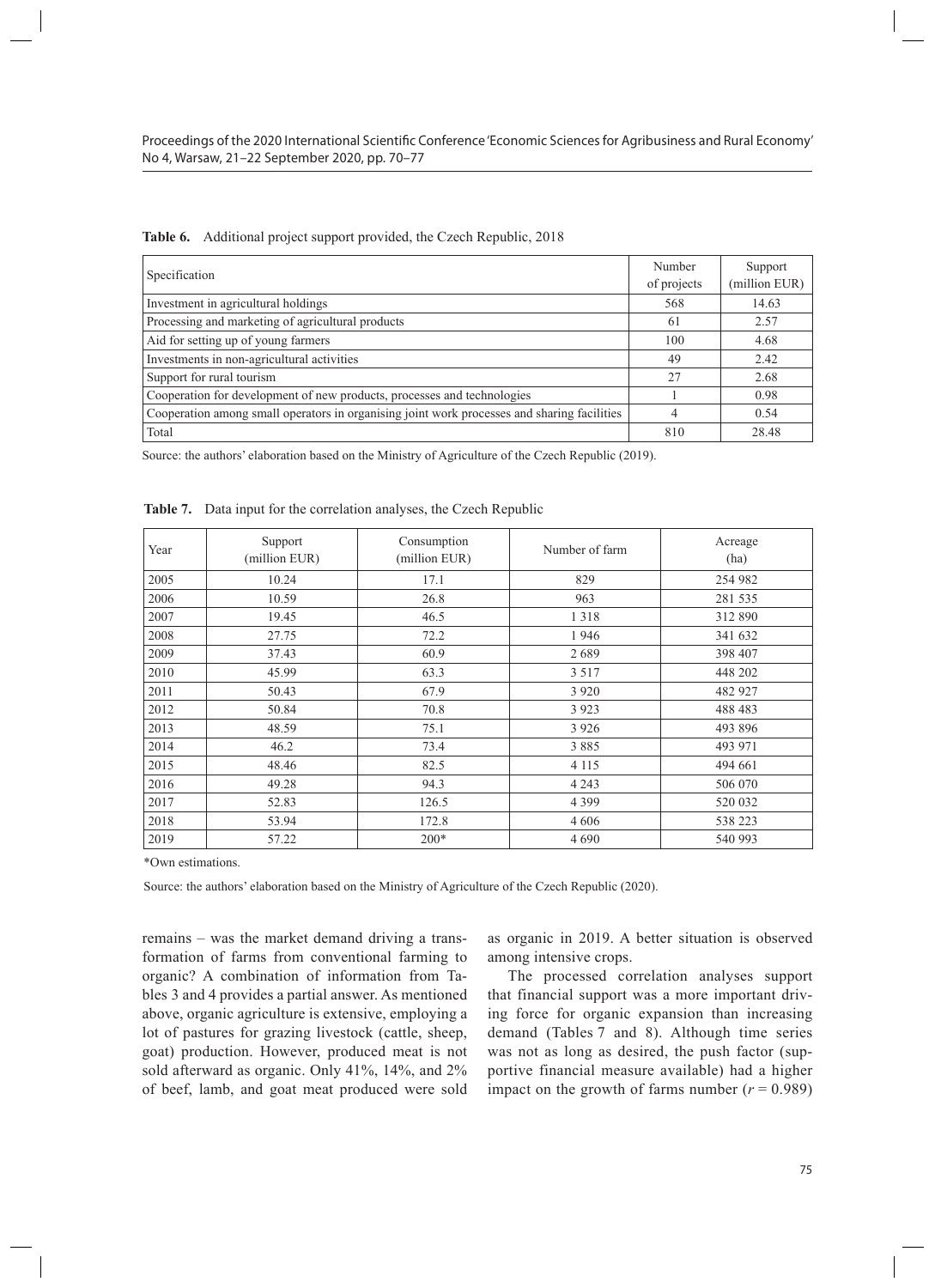| Relationship                                  |        | <i>t</i> -statistics | $p$ -value (2tail) | Statistical sign. |
|-----------------------------------------------|--------|----------------------|--------------------|-------------------|
| support $(x_1)$ – number of farms $(y_1)$     | 0.9895 | 24.7260837           | 2.57512e-12        | yes               |
| support $(x_1)$ – acreage $(y_2)$             | 0.9864 | 21.65880074          | 1.38669e-11        | ves               |
| consumption $(x_2)$ – number of farms $(y_1)$ | 0.7494 | 4.080825231          | $1.30e-03$         | yes               |
| consumption $(x_2)$ – acreage $(y_2)$         | 0.7521 | 4.114764682          | 1.22e-03           | ves               |

**Table 8.** Correlation for data range 2005–2019, the Czech Republic

Source: own calculations.

and acreage  $(r = 0.986)$  than the market had itself on farm number ( $r = 0.795$ ) and acreage ( $r = 0.752$ ). All values are statistically significant at  $\alpha = 0.05$ .

#### **CONCLUSIONS**

In the Czech Republic, and possibly in many other eastern European countries, organic production still has potential for further growth. As proven above, the farming transformation was mainly driven by available funds rather than market demand. Extensive farming focused on pastures and cattle production is possibly not the perfect path – from the viability point of view. A lot of produced beef is not sold as organic due to market oversupply. On the contrary, we observed slow but increasing total acreage dedicated to crop production.

For the next multiannual financial framework of the EU (2021–2027), the total amount of funds dedicated to the Common Agriculture Policy will be lowered. The share of organic food consumption in the Czech Republic is around 1.2%. It is evident that Czech consumers still do not spend as much on organic produce as consumers in western European countries. Still, a rapid future increase is expected (historically, there was about a 10% average growth rate). Farming newcomers still can find their niche market and success. In the past, the transformation from conventional to organic practices was simplified by available subsidies and grants. The situation is expected to remain, but the pull factor (market demand) importance is expected to play a more critical role as farm-gate sales, e-commerce and hotel, restaurant, and coffee outlets are the future drivers of organic market development. As those expectations are not supported by

any data or research, there exists a possible niche for further investigation.

#### **Acknowledgements**

This paper is supported by a grant of National Agency for Agricultural Research (NAZV). The project title is 'Dualita v českém zemědělství: výhoda nebo nevýhoda pro zemědělství nové generace?' (QK1920398).

#### **REFERENCES**

- 1. Aulová, R., Frýdlová, M. (2012). EVA and its Determinants for Selected Groups of Farms: Conventional and Organic Farming. AGRIS On-Line Papers in Economics and Informatics, 4 (3), pp. 3-13.
- 2. Green, M., Maynard, R. (2006). The employment benefits of organic farming. Aspects of Applied Biology, 79, pp. 51-55.
- 3. Hall, D.C., Baker, B.P., Franco, J., Jolly, D.A. (1989). Organic Food and Sustainable Agriculture. Contemporary Economic Policy, 7 (4), pp. 47-72.
- 4. Häring, A.M., Dabbert, S., Offermann, F., Nieberg, H. (2001). Benefits of Organic Farming for Society. In: Proceedings: Organic Food and Farming Towards Partnership and Action in Europe. Danish Ministry of Food, Agriculture and Fisheries, Copenhagen, pp. 80-88.
- 5. Johnson, J. M. F., Franzluebbers, A. J., Weyers, S.L., Reicosky, D.C. (2007). Agricultural opportunities to mitigate greenhouse gas emissions. Environmental Pollution, 150 (1), pp. 107-124.
- 6. Mäder, P., Fließbach, A., Dubois, D., Gunst, L., Fried, P., Niggli, U. (2002). Soil fertility and biodiversity in organic farming. Science, 296 (5573), pp. 1694- -1697.
- 7. Ministry of Agriculture of the Czech Republic (2019). Yearbook 2018 – Organic farming in the Czech Republic. Prague.